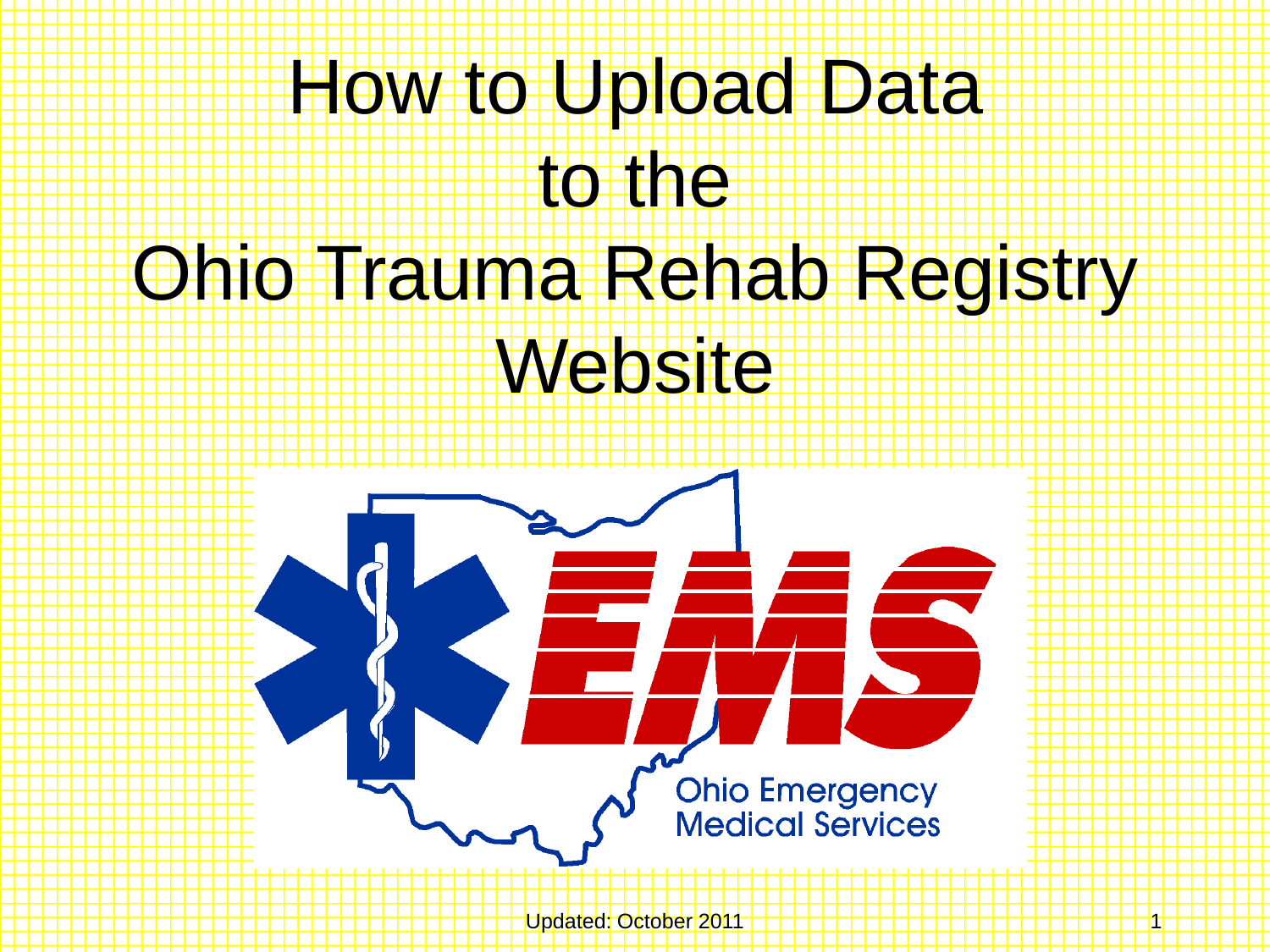## Introduction

The following slides demonstrate the proper method for submitting data to Ohio Trauma Rehab Registry…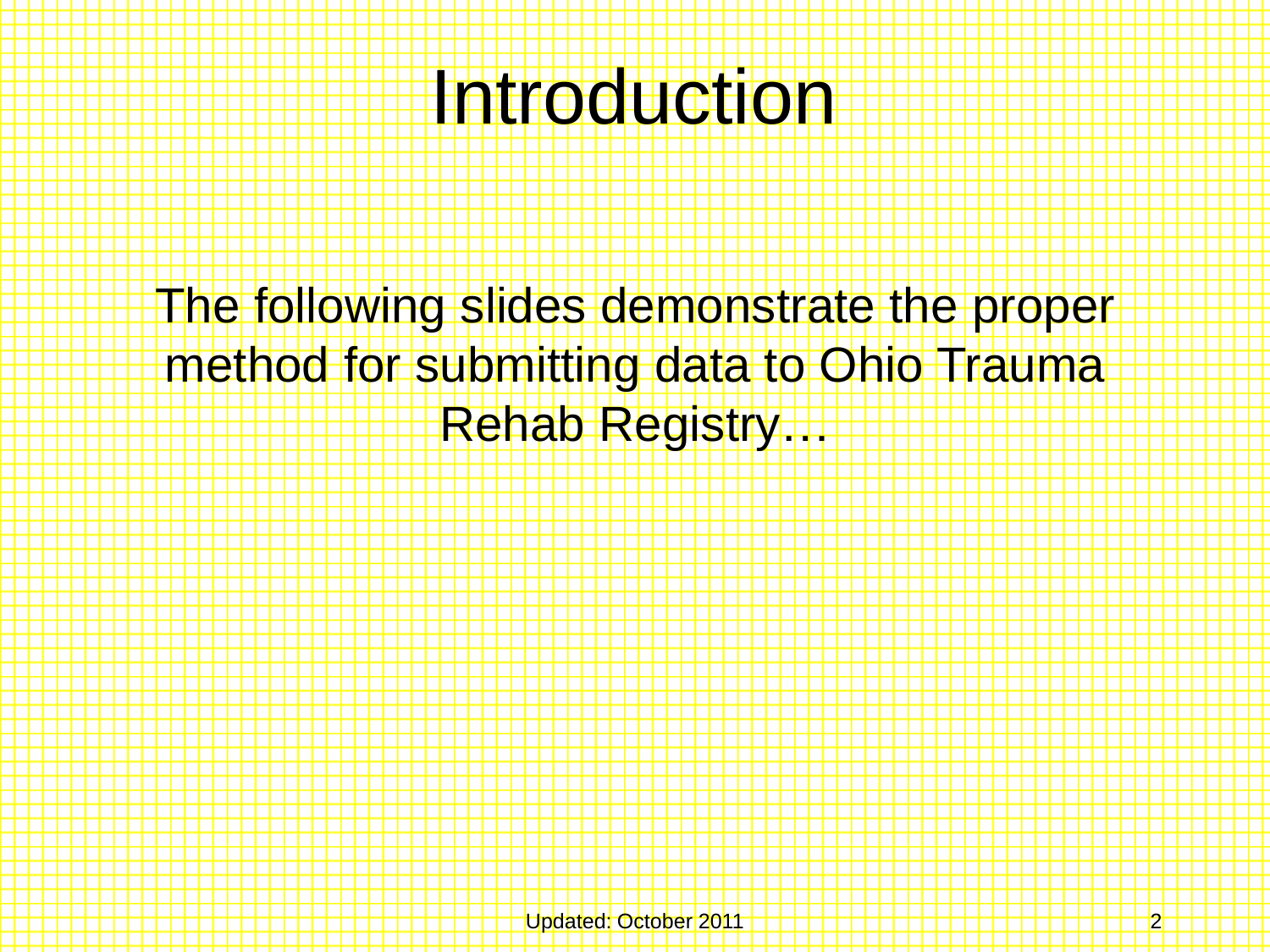| C Google - Windows Internet Explorer                                                                              | loll<br>a a                                                   |  |
|-------------------------------------------------------------------------------------------------------------------|---------------------------------------------------------------|--|
| Www.ems.ohio.gov<br>œ,<br>$\Rightarrow$                                                                           | $\vee$ $\rightarrow$ $\times$ $\mathbb{Z}$ Live Search<br>- م |  |
| Capture ? Help<br>Edit<br>View<br>Favorites Tools Help<br>File                                                    | m                                                             |  |
| <b>Favorites</b><br>Suggested Sites v 2 FM<br>tmail ( Web Slice Gallery v<br>✿                                    | .                                                             |  |
| .<br><b>S</b> Google                                                                                              |                                                               |  |
| Web Images Videos Maps News Shopping Gmail more -                                                                 | ₩<br>Sign in                                                  |  |
|                                                                                                                   |                                                               |  |
|                                                                                                                   | A faster way to browse the web<br>$\circ$                     |  |
|                                                                                                                   | <b>Install Google Chrome</b>                                  |  |
|                                                                                                                   |                                                               |  |
|                                                                                                                   |                                                               |  |
|                                                                                                                   |                                                               |  |
|                                                                                                                   |                                                               |  |
| Google                                                                                                            |                                                               |  |
|                                                                                                                   |                                                               |  |
|                                                                                                                   |                                                               |  |
|                                                                                                                   |                                                               |  |
| Google Search                                                                                                     | I'm Feeling Lucky                                             |  |
|                                                                                                                   |                                                               |  |
| Make Google my homepage                                                                                           |                                                               |  |
|                                                                                                                   |                                                               |  |
|                                                                                                                   |                                                               |  |
|                                                                                                                   |                                                               |  |
|                                                                                                                   |                                                               |  |
|                                                                                                                   |                                                               |  |
|                                                                                                                   |                                                               |  |
|                                                                                                                   |                                                               |  |
|                                                                                                                   |                                                               |  |
|                                                                                                                   |                                                               |  |
|                                                                                                                   |                                                               |  |
|                                                                                                                   |                                                               |  |
|                                                                                                                   |                                                               |  |
| Advertising Programs   Business Solutions   About Google   Privacy                                                | Change background image                                       |  |
| Done                                                                                                              | <b>O</b> Internet<br>$\frac{1}{2}$ $\sqrt{2}$ 100% $\sqrt{2}$ |  |
| <b><i>Start</i></b><br><mark>्ष्य</mark> Novell-delivered Appli<br>P How to Upload Data t<br>Google - Windows Int | <b>OSOOD OS</b> & 6:38 AM<br>Google - Windows Int             |  |
|                                                                                                                   |                                                               |  |
| Log on to the Web and go to the EMS homepage at                                                                   |                                                               |  |
|                                                                                                                   |                                                               |  |
| http://www.ems.ohio.gov                                                                                           |                                                               |  |
|                                                                                                                   |                                                               |  |
| Updated: October 2011                                                                                             | 3                                                             |  |
|                                                                                                                   |                                                               |  |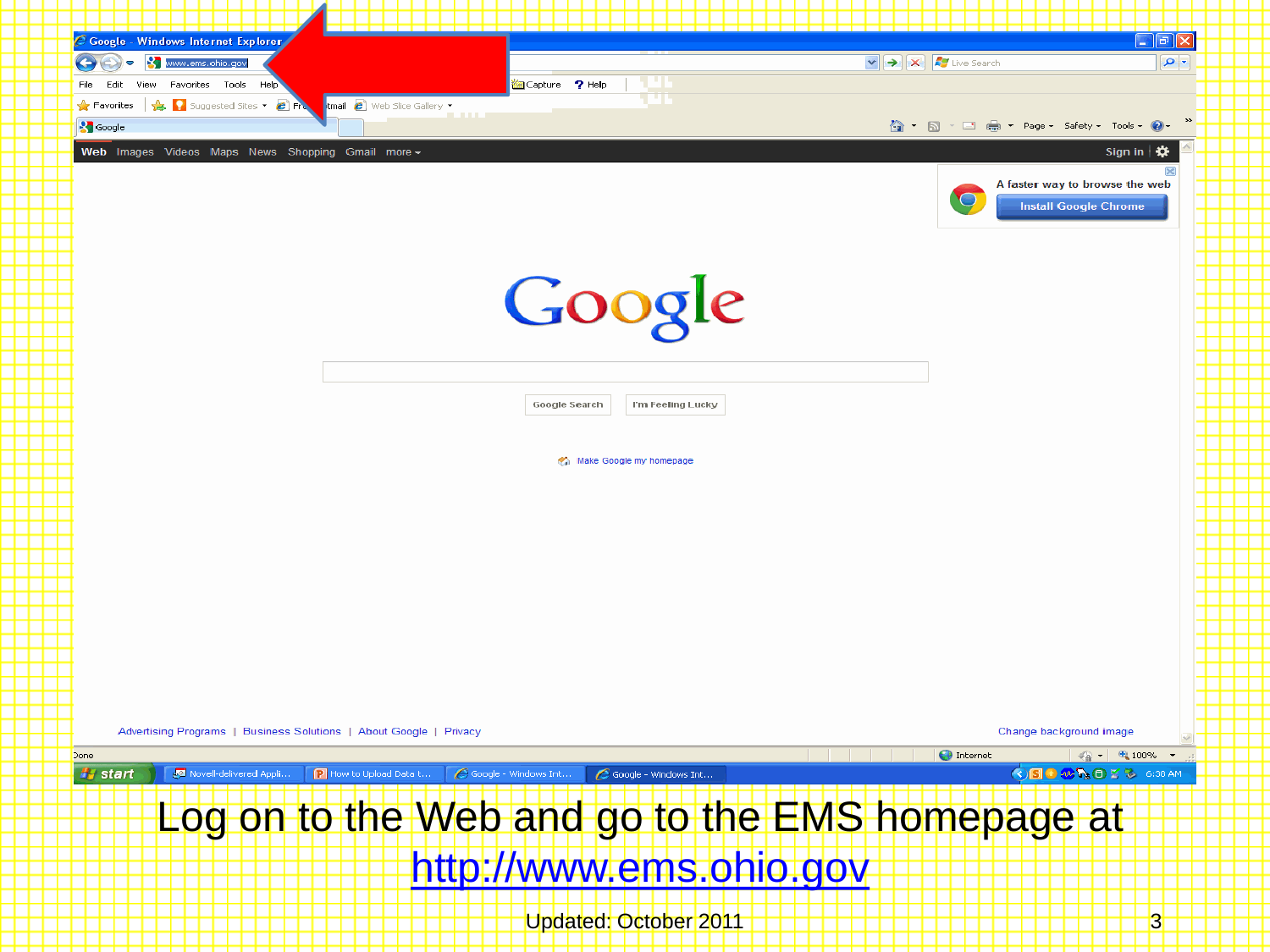

## Click on the "Trauma Registry/Rehab" link

Updated: October 2011 4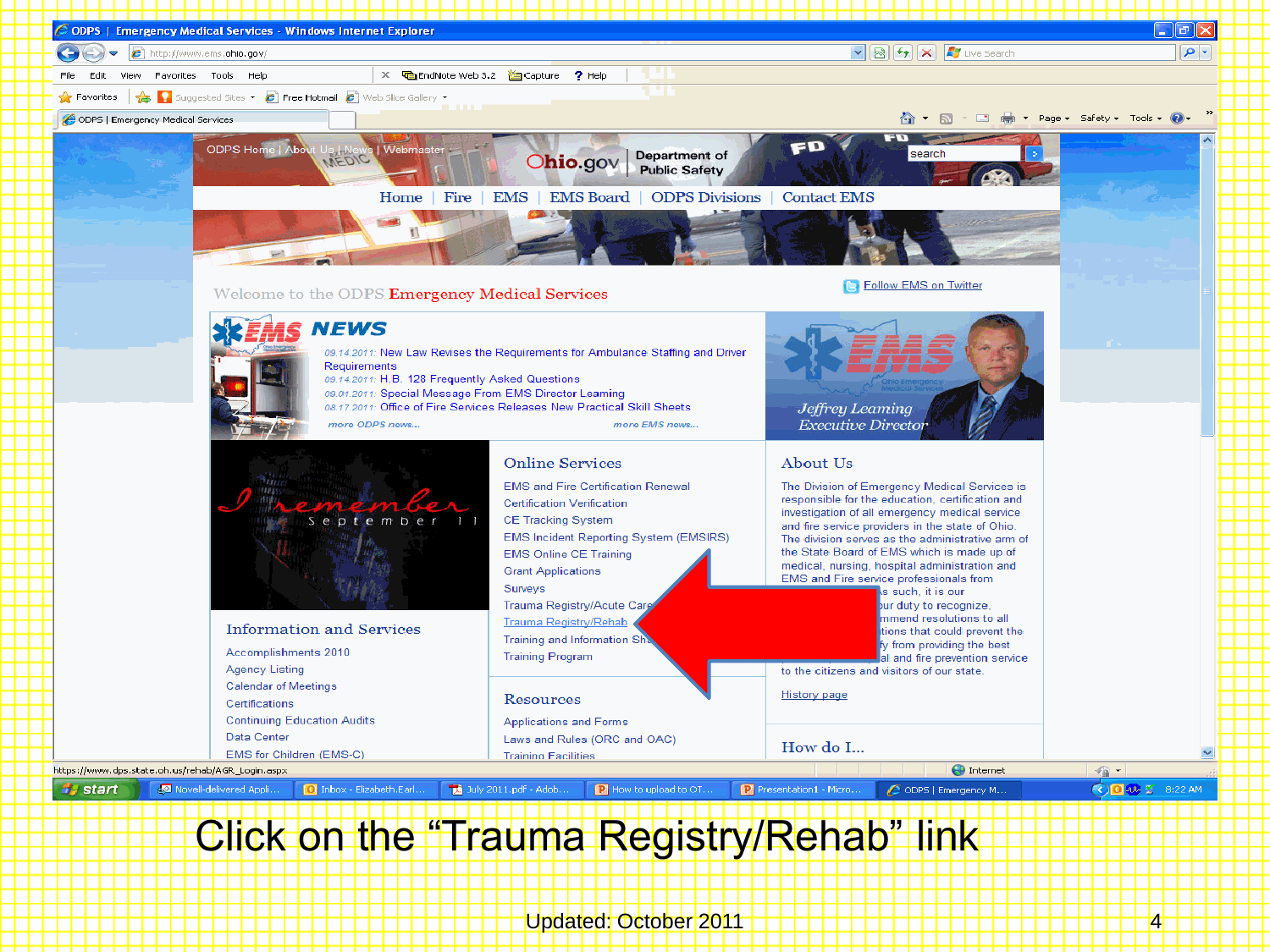| C EMS - Rehab Web Site (Login) - Windows Internet Explorer                                                                                                                                                                                                                                                                            |  |
|---------------------------------------------------------------------------------------------------------------------------------------------------------------------------------------------------------------------------------------------------------------------------------------------------------------------------------------|--|
|                                                                                                                                                                                                                                                                                                                                       |  |
| <b>e</b> https://www.dps.state.oh.us/rehab/AGR_Login.aspx                                                                                                                                                                                                                                                                             |  |
| X The EndNote Web 3.2 capture ? Help<br>Edit<br>View<br>Favorites Tools Help                                                                                                                                                                                                                                                          |  |
| Suggested Sites $\bullet$ <b>C</b> Free Hotmail <b>C</b> Web Slice Gallery $\bullet$<br>$\sqrt{\phantom{a}}$ Favorites<br>÷                                                                                                                                                                                                           |  |
| G - 61<br>□ ● ▼ Page ▼ Safety ▼ Tools ▼<br>EMS - Rehab Web Site (Login)                                                                                                                                                                                                                                                               |  |
| <b>Welcome to</b><br>00:39                                                                                                                                                                                                                                                                                                            |  |
| <b>Ohio Emergency Medical Services</b>                                                                                                                                                                                                                                                                                                |  |
|                                                                                                                                                                                                                                                                                                                                       |  |
|                                                                                                                                                                                                                                                                                                                                       |  |
|                                                                                                                                                                                                                                                                                                                                       |  |
|                                                                                                                                                                                                                                                                                                                                       |  |
|                                                                                                                                                                                                                                                                                                                                       |  |
| <b>Ohio Emergency</b>                                                                                                                                                                                                                                                                                                                 |  |
| <b>Medical Services</b>                                                                                                                                                                                                                                                                                                               |  |
|                                                                                                                                                                                                                                                                                                                                       |  |
| Thu Sep 22 02:36:55 EDT 2011                                                                                                                                                                                                                                                                                                          |  |
| <b>Rehab Web Site</b>                                                                                                                                                                                                                                                                                                                 |  |
| This is a secured area!                                                                                                                                                                                                                                                                                                               |  |
| Please Login                                                                                                                                                                                                                                                                                                                          |  |
| On February 6, 2006 all access to the Ohio Trauma Registry (OTR) was halted in order to upgrade the OTR's security systems. Access was restored on February 8, 2006.                                                                                                                                                                  |  |
| All users of OTR, both acute care hospitals and rehabilitation facilities, have been assigned new passwords. These rew passwords are randomly generated alphanumeric                                                                                                                                                                  |  |
| strings. Additionally, the ability for users to change their passwords has been removed and will not be restored.                                                                                                                                                                                                                     |  |
| To begin the process to receive your new password, please contact the EMS Data Center at 800-233-0785 bet                                                                                                                                                                                                                             |  |
|                                                                                                                                                                                                                                                                                                                                       |  |
| User Name: 99-E200<br>Password : <b>essessed</b>                                                                                                                                                                                                                                                                                      |  |
|                                                                                                                                                                                                                                                                                                                                       |  |
| Login<br>Reset<br>Need Help?                                                                                                                                                                                                                                                                                                          |  |
| 'User Name' and 'Password' are NOT case-sensitive.<br>$\frac{7}{10}$                                                                                                                                                                                                                                                                  |  |
| Tote 2 :<br>You will be logged out if you exceed the Maximum Idle time of 20 minutes. Any unsaved data will be LOST.                                                                                                                                                                                                                  |  |
| <b>WARNING NOTICE TO USERS</b>                                                                                                                                                                                                                                                                                                        |  |
| This is a State of Ohio computer system and is the property of the State of Ohio. It is for authorized use only. Users (authorized or unauthorized) have no explicit or implicit expectation of privacy.                                                                                                                              |  |
| Any or all uses of this system and all files on this system may be intercepted, monitored, recorded, copied, audited, inspected, and disclosed to authorized site, State of Ohio, and law enforcement personnel, as well as                                                                                                           |  |
| authorized officials of other agencies, both domestic and foreign. By using this system, the user consents to such interception, monitoring, recording, copying, auditing, inspection, and disclosure at the discretion of aut<br>site or State of Ohio personnel.                                                                    |  |
| Unauthorized or improper use of this system may result in administrative disciplinary action and civil and criminal penalties. By continuing to use this system you indicate your awareness of and consent to these terms and<br>conditions of use. LOG OFF IMMEDIATELY if you do not agree to the conditions stated in this warning. |  |
|                                                                                                                                                                                                                                                                                                                                       |  |
| to Internet<br>Done<br>$\sqrt{a}$                                                                                                                                                                                                                                                                                                     |  |
| ◇ O 40 → E 8:25 AM<br><b>SO</b> Novell-delivered Appli.<br>July 2011.pdf - Adob<br>P How to upload to OT<br>EMS - Rehab Web Sit<br><b>A</b> start<br>O Inbox - Elizabeth.Earl<br>P Presentation1 - Micro                                                                                                                              |  |
|                                                                                                                                                                                                                                                                                                                                       |  |
|                                                                                                                                                                                                                                                                                                                                       |  |
| To login, enter your User ID and Password.                                                                                                                                                                                                                                                                                            |  |
|                                                                                                                                                                                                                                                                                                                                       |  |
| NOTE: You should see a BLUE background!!!                                                                                                                                                                                                                                                                                             |  |
|                                                                                                                                                                                                                                                                                                                                       |  |
|                                                                                                                                                                                                                                                                                                                                       |  |
| <b>Updated: October 2011</b><br>5.                                                                                                                                                                                                                                                                                                    |  |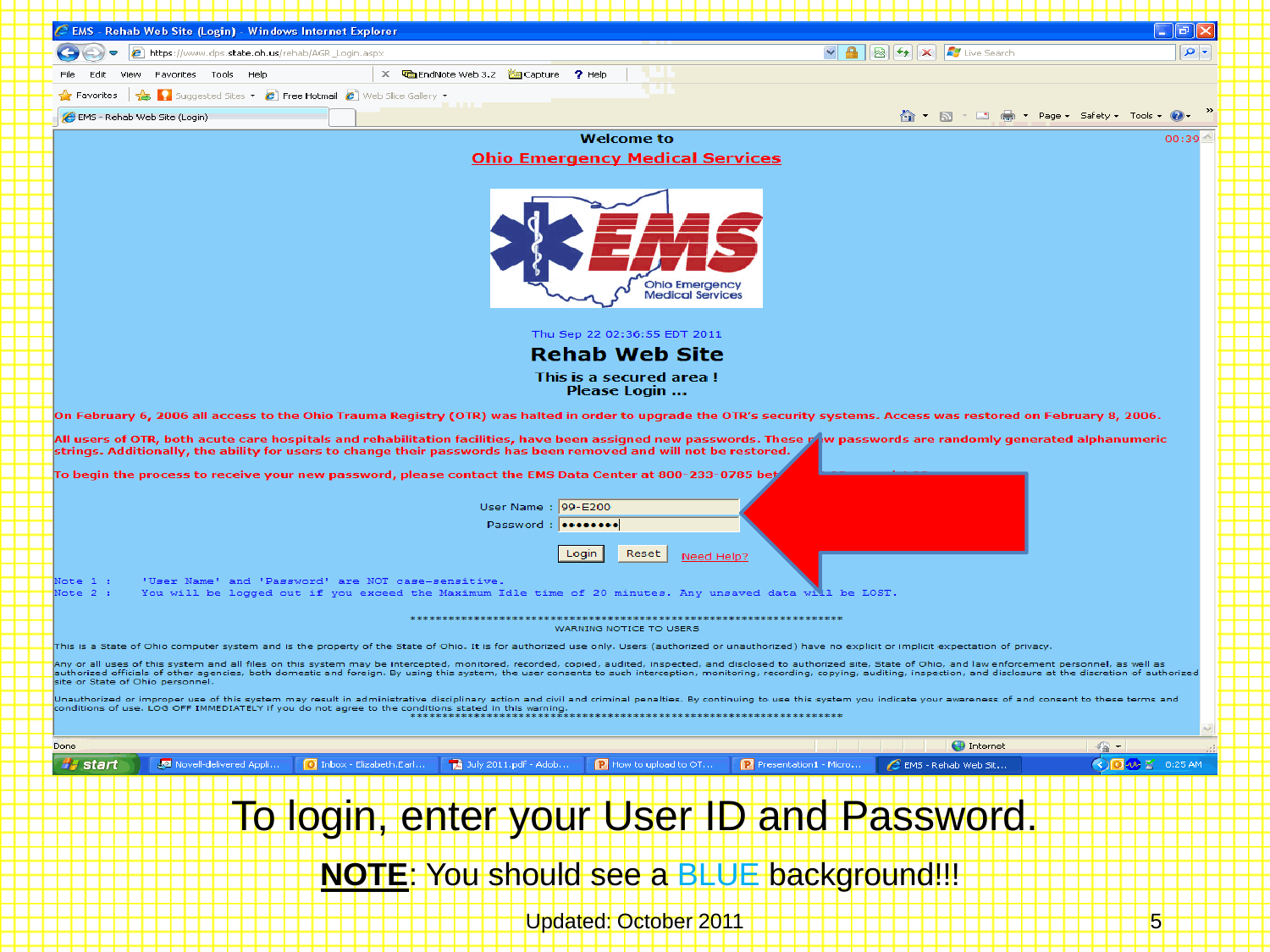

Updated: October 2011 6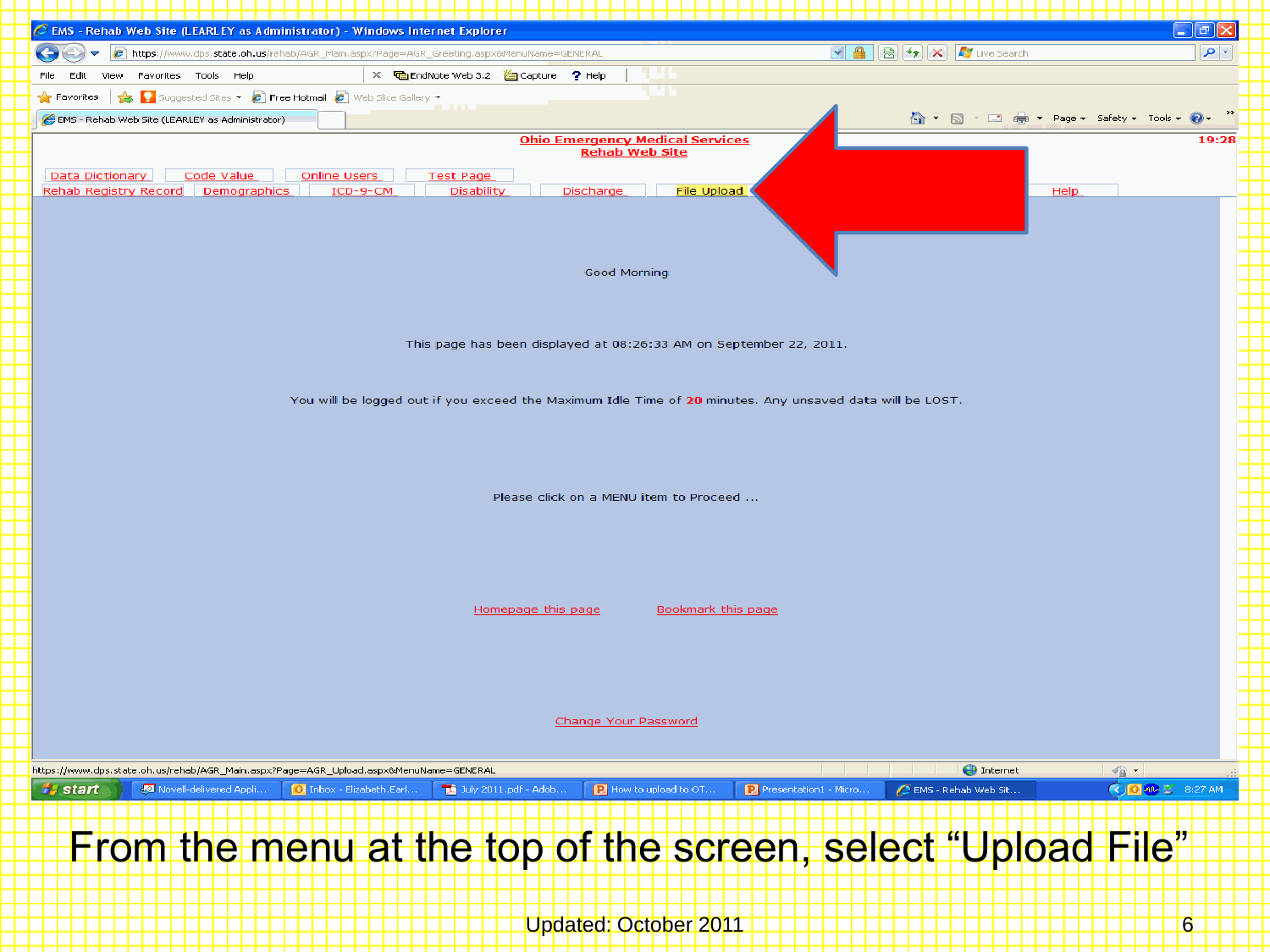|                        |                              |                                       |                           | C EMS - Rehab Web Site (LEARLEY as Administrator) - Windows Internet Explorer         |                        |                           |                         |                                                           | $\Box$ $\Box$ $\mathbb{R}$  |
|------------------------|------------------------------|---------------------------------------|---------------------------|---------------------------------------------------------------------------------------|------------------------|---------------------------|-------------------------|-----------------------------------------------------------|-----------------------------|
| G                      |                              |                                       |                           | https://www.dps.state.oh.us/rehab/AGR_Main.aspx?Page=AGR_Upload.aspx&MenuName=GENERAL |                        |                           |                         | <b>March &amp; + X A</b> Live Search                      | - ا هر                      |
|                        | <b>Choose File to Upload</b> |                                       |                           |                                                                                       | $\boxed{?}$ [ $\times$ |                           |                         |                                                           |                             |
| <b>Tr</b> Favo         |                              |                                       |                           |                                                                                       |                        |                           |                         |                                                           |                             |
| <b>CEMS</b>            |                              | Look in: <b>B</b> My Documents        |                           | $O$ $B$ $P$ $\Pi$<br>$\vert \cdot \vert$                                              |                        |                           |                         | 企 5afety → Tools →                                        |                             |
|                        |                              | Downloads<br>EMSIRS                   |                           |                                                                                       |                        | <u>y Medical Services</u> |                         |                                                           | 16:36                       |
|                        | My Recent<br>Documents       | History                               |                           |                                                                                       |                        | b Web Site                |                         |                                                           |                             |
| Data<br>Rehab          | C                            | <b>ed</b> My Data Sources<br>My Music |                           |                                                                                       |                        | File Upload               | <b>Download Records</b> | Help                                                      |                             |
|                        | Desktop                      | 몰 My Pictures<br>My Videos            |                           |                                                                                       |                        |                           |                         | Logout                                                    |                             |
|                        |                              | Training Information                  |                           |                                                                                       |                        |                           |                         |                                                           |                             |
|                        | ≫                            | $\mathbf{B}$ Book1<br>space test      |                           |                                                                                       |                        |                           |                         |                                                           |                             |
|                        | My Documents                 |                                       |                           |                                                                                       |                        |                           |                         |                                                           |                             |
|                        | 一                            |                                       |                           |                                                                                       |                        |                           |                         |                                                           |                             |
|                        | My Computer                  |                                       |                           |                                                                                       |                        |                           |                         |                                                           |                             |
|                        |                              |                                       |                           |                                                                                       |                        |                           |                         |                                                           |                             |
|                        | My Network                   | File name:                            | space test                | 그                                                                                     | Open                   |                           |                         |                                                           |                             |
|                        | Places                       | Files of type:                        | All Files (".")           | $\blacksquare$                                                                        | Cancel                 |                           |                         |                                                           |                             |
|                        |                              |                                       |                           |                                                                                       |                        |                           |                         |                                                           |                             |
|                        |                              |                                       |                           |                                                                                       |                        |                           |                         |                                                           |                             |
|                        |                              |                                       |                           | Please Type or Browse the file name (3 MB Max) and click "Upload & Process "          |                        |                           |                         |                                                           |                             |
|                        |                              |                                       |                           |                                                                                       |                        |                           |                         |                                                           |                             |
|                        |                              |                                       |                           |                                                                                       |                        |                           | Browse.                 |                                                           |                             |
|                        |                              |                                       |                           |                                                                                       |                        |                           |                         |                                                           |                             |
|                        |                              |                                       |                           |                                                                                       |                        | Upload & Process          |                         |                                                           |                             |
|                        |                              |                                       |                           |                                                                                       |                        |                           |                         |                                                           |                             |
|                        |                              |                                       |                           |                                                                                       |                        |                           |                         |                                                           |                             |
|                        |                              |                                       |                           |                                                                                       |                        |                           |                         |                                                           |                             |
|                        |                              |                                       |                           |                                                                                       |                        |                           |                         |                                                           |                             |
|                        |                              |                                       |                           |                                                                                       |                        |                           |                         |                                                           |                             |
|                        |                              |                                       |                           |                                                                                       |                        |                           |                         |                                                           |                             |
|                        |                              |                                       |                           |                                                                                       |                        |                           |                         |                                                           |                             |
|                        |                              |                                       |                           |                                                                                       |                        |                           |                         |                                                           |                             |
|                        |                              |                                       |                           |                                                                                       |                        |                           |                         |                                                           |                             |
|                        |                              |                                       |                           |                                                                                       |                        |                           |                         |                                                           |                             |
|                        |                              |                                       |                           |                                                                                       |                        |                           |                         |                                                           |                             |
|                        |                              |                                       |                           |                                                                                       |                        |                           |                         |                                                           |                             |
| <b><i>Ly</i></b> start |                              | Novell-delivered Appli.               | 1 Inbox - Elizabeth.Earl. | July 2011.pdf - Adob.                                                                 |                        | P How to upload to OT     | P Presentation1 - Micro | <b>O</b> Internet<br>EMS - Rehab Web Sit                  | $\sqrt{a}$<br>COM E 8:31 AM |
|                        |                              |                                       |                           |                                                                                       |                        |                           |                         |                                                           |                             |
|                        |                              |                                       |                           |                                                                                       |                        |                           |                         |                                                           |                             |
|                        |                              |                                       |                           |                                                                                       |                        |                           |                         | Either type in the name and location of the file you wish |                             |
|                        |                              |                                       |                           |                                                                                       |                        |                           |                         |                                                           |                             |
|                        |                              |                                       |                           |                                                                                       |                        |                           |                         |                                                           |                             |
|                        |                              |                                       |                           |                                                                                       |                        |                           |                         | to upload or click the 'Browse' button to open a standard |                             |
|                        |                              |                                       |                           |                                                                                       |                        |                           |                         |                                                           |                             |
|                        |                              |                                       |                           |                                                                                       |                        |                           |                         |                                                           |                             |
|                        |                              |                                       |                           | Windows browse box to find the file.                                                  |                        |                           |                         |                                                           |                             |
|                        |                              |                                       |                           |                                                                                       |                        |                           |                         |                                                           |                             |
|                        |                              |                                       |                           |                                                                                       |                        |                           |                         |                                                           |                             |
|                        |                              |                                       |                           |                                                                                       |                        | Updated: October 2011     |                         |                                                           |                             |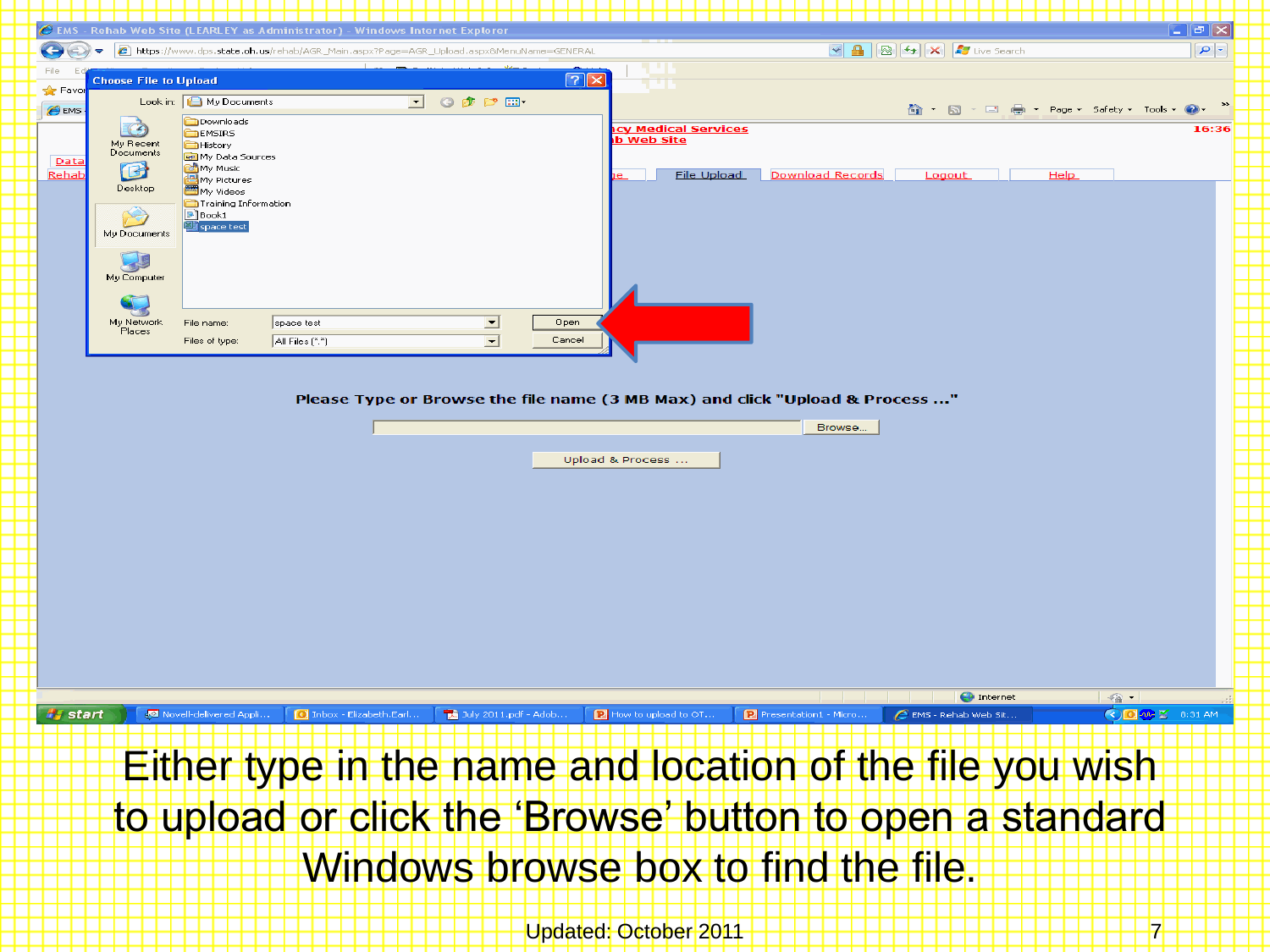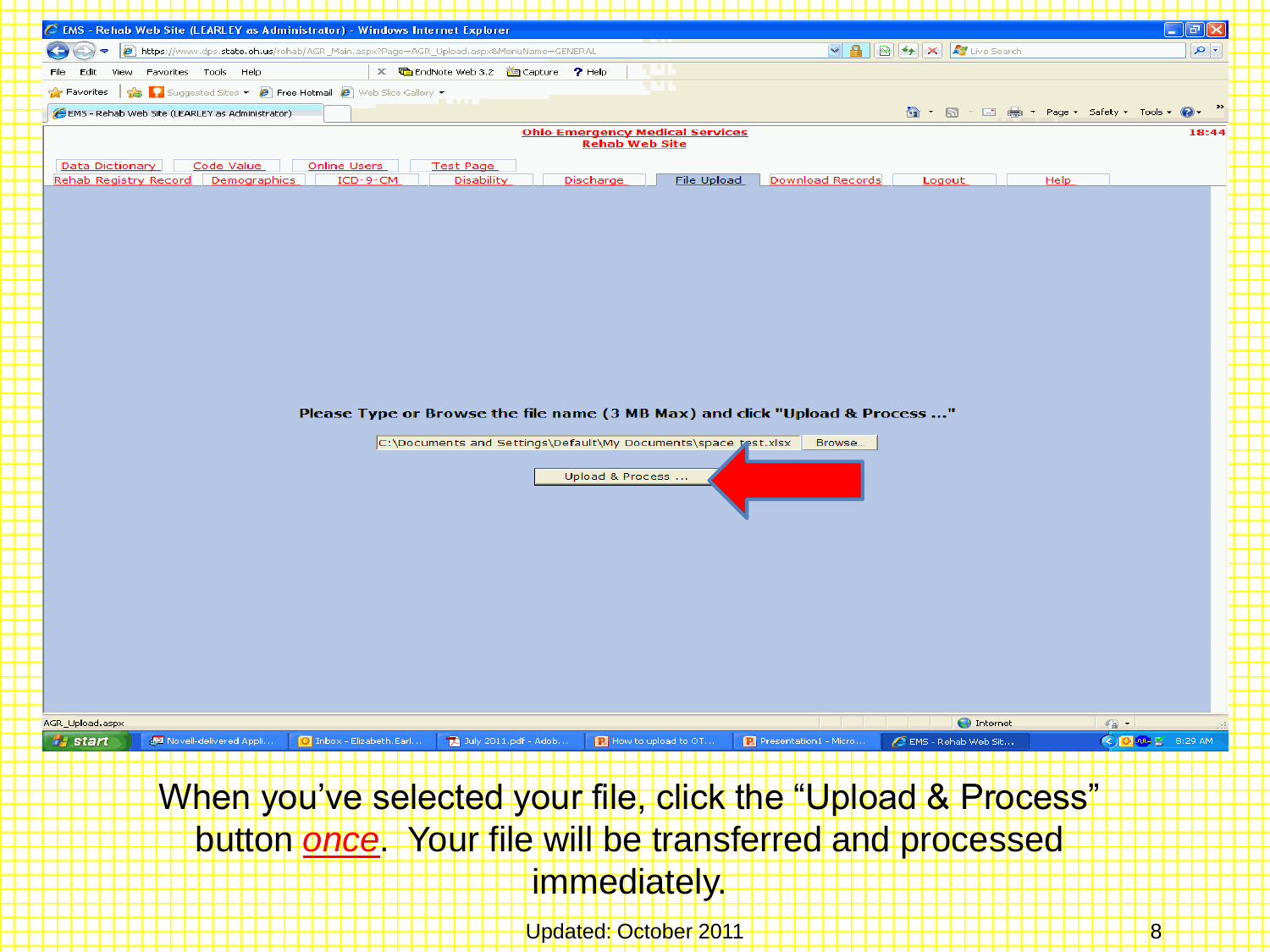| E EMS - Rehab Web Site (LEARLEY as Administrator) - Windows Internet Explorer<br>匝                                                                                                          |
|---------------------------------------------------------------------------------------------------------------------------------------------------------------------------------------------|
| $\mathbf{E}[\mathbf{E}][\mathbf{E}][\mathbf{E}][\mathbf{E}][\mathbf{E}]$ Live Search<br>- ∣ م<br>https://www.dps.state.oh.us/rehab/AGR_Main.aspx?Page=AGR_Upload.aspx&MenuName=GENERAL      |
| X The EndNote Web 3.2 Supplier ? Help<br>File<br>Edit<br>View<br>Eavorites Tools Help                                                                                                       |
| Suggested Sites $\bullet$ <b>C</b> Free Hotmail <b>C</b> Web Slice Gallery $\bullet$<br><b>Favorites</b><br>չ≞                                                                              |
| <u>ি ।</u><br>* Page * Safety * Tools<br>EMS - Rehab Web Site (LEARLEY as Administrator)                                                                                                    |
| <b>Ohio Emergency Medical Services</b><br>19:50                                                                                                                                             |
| <b>Rehab Web Site</b>                                                                                                                                                                       |
| Data Dictionary<br>Code Value<br><b>Online Users</b><br>Test Page                                                                                                                           |
| <b>Download Records</b><br>Rehab Registry Record   Demographics<br>ICD-9-CM<br><b>Disability</b><br>Discharge<br>File Upload<br>Help<br>Logout                                              |
|                                                                                                                                                                                             |
|                                                                                                                                                                                             |
|                                                                                                                                                                                             |
|                                                                                                                                                                                             |
|                                                                                                                                                                                             |
|                                                                                                                                                                                             |
|                                                                                                                                                                                             |
| Please Type or Browse the file name (3 MB Max) and click "Upload & Process "                                                                                                                |
|                                                                                                                                                                                             |
| Browse.                                                                                                                                                                                     |
|                                                                                                                                                                                             |
| Upload & Process                                                                                                                                                                            |
| (REHAB Remoting Component Version: 1.5.2231.14417)<br>The uploaded file have been processed with ERRORS.                                                                                    |
|                                                                                                                                                                                             |
| Some ERRORS occured during the processing of your file.                                                                                                                                     |
| Please do the following in sequence to 'Download the Error file' :                                                                                                                          |
| 1. Click on the 'Download Error File' below.                                                                                                                                                |
| 2. When the 'File Download' comes up, select the 'Save this file to disk' and click 'OK'.<br>3. When the 'Save As' comes up, select the folder where you want to save the file.             |
| 4. Write the 'File Name' (if you want to change from default) and Click 'Save'.                                                                                                             |
| 5. Click 'Close' (nee ad only if your Browser doesn't do this itself).<br>6. Close the newly<br>/indow.                                                                                     |
| 7. Saved file is<br>ny Text Editor.<br>Download File                                                                                                                                        |
|                                                                                                                                                                                             |
|                                                                                                                                                                                             |
|                                                                                                                                                                                             |
|                                                                                                                                                                                             |
|                                                                                                                                                                                             |
|                                                                                                                                                                                             |
|                                                                                                                                                                                             |
|                                                                                                                                                                                             |
| https://www.dps.state.oh.us/rehab/AGR_SaveAs.aspx?FileName=LEARLEY_20110922083355_ERROR.TXT<br><b>D</b> Internet<br>◆ 全 →                                                                   |
| <b>◆ © 40- W</b> 8:34 AM<br>July 2011.pdf - Adob<br>P How to upload to OT<br>P Presentation1 - Micro<br>EMS - Rehab Web Sit<br>Novell-delivered Appli<br>10 Inbox - Elizabeth.Earl<br>start |
|                                                                                                                                                                                             |
| If there are errors in your file, a screen like this will appear                                                                                                                            |
|                                                                                                                                                                                             |
| Follow the directions on the screen carefully to download the error file.                                                                                                                   |
|                                                                                                                                                                                             |
| <b>NOTE: It is critical that you download and read the error file.</b>                                                                                                                      |
|                                                                                                                                                                                             |
|                                                                                                                                                                                             |
| Updated: October 2011<br> 9                                                                                                                                                                 |
|                                                                                                                                                                                             |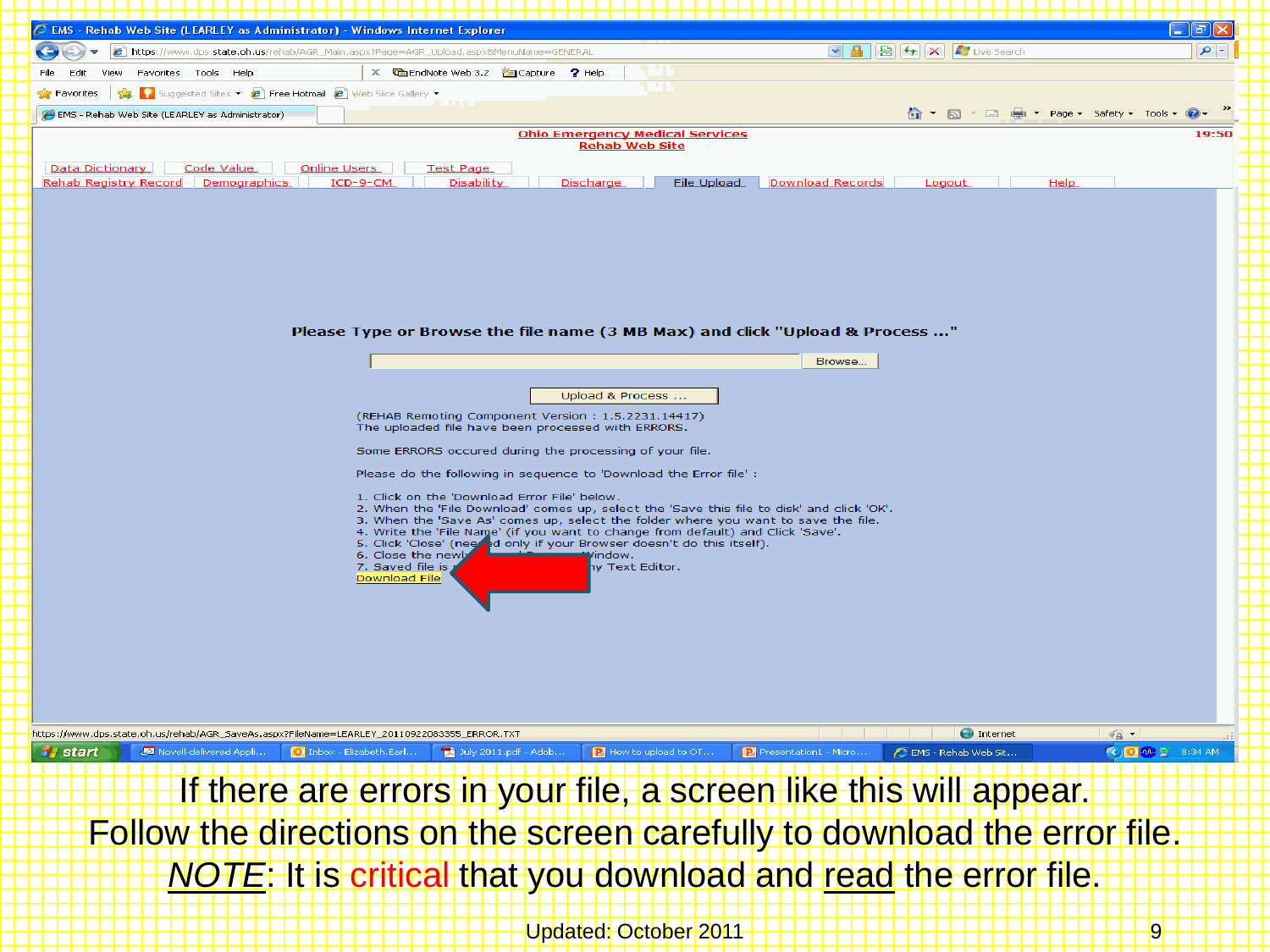The OTR uses a single level, pass/fail edit criteria. This means that each individual patient record in a submitted file is examined for errors. If an error is found in a patient record, that individual record will not be accepted.

Any errors will be identified in the downloaded error message. Those errors will need to be corrected and the corrected patient record must be resubmitted to OTR, using the same method.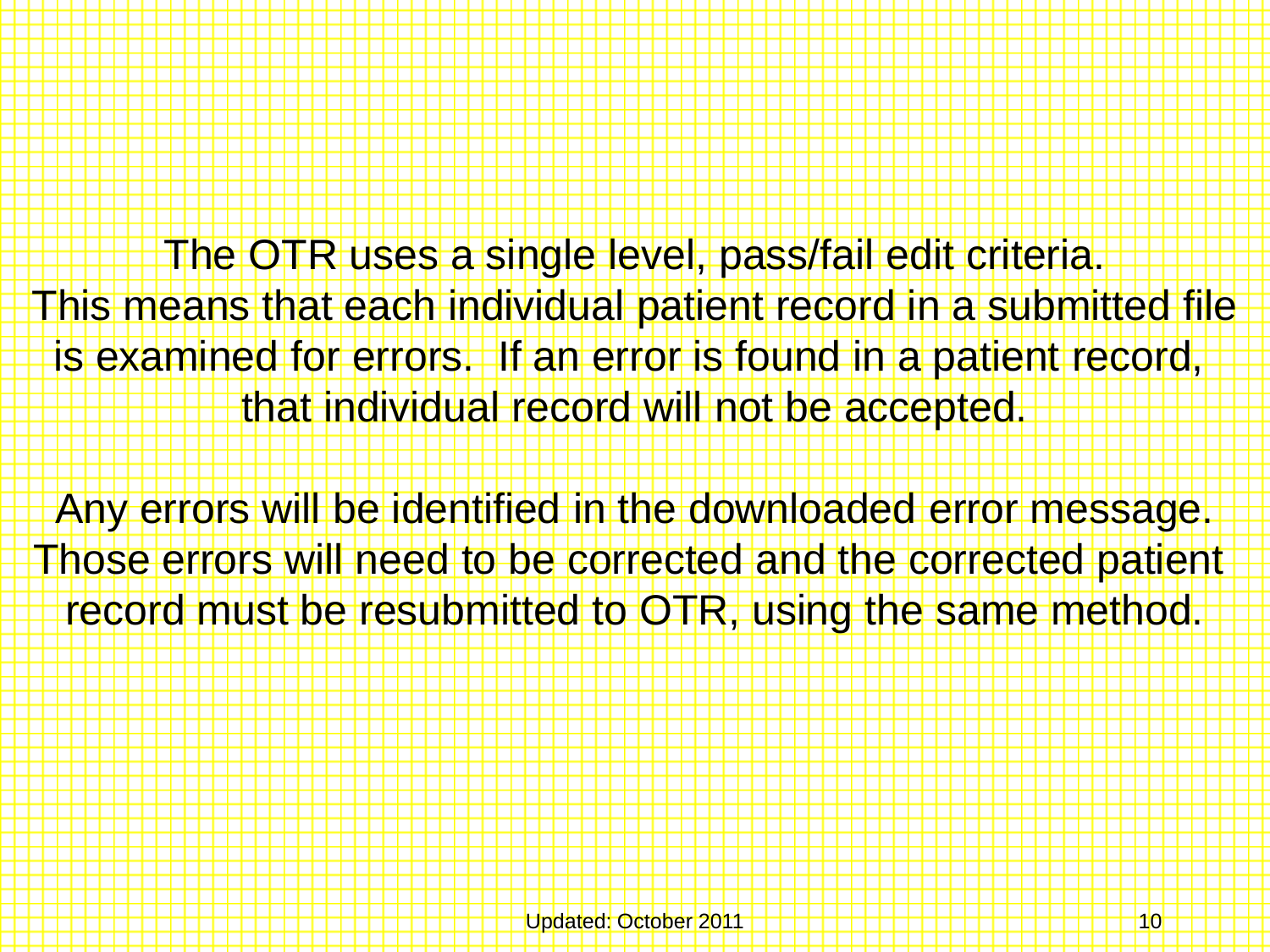